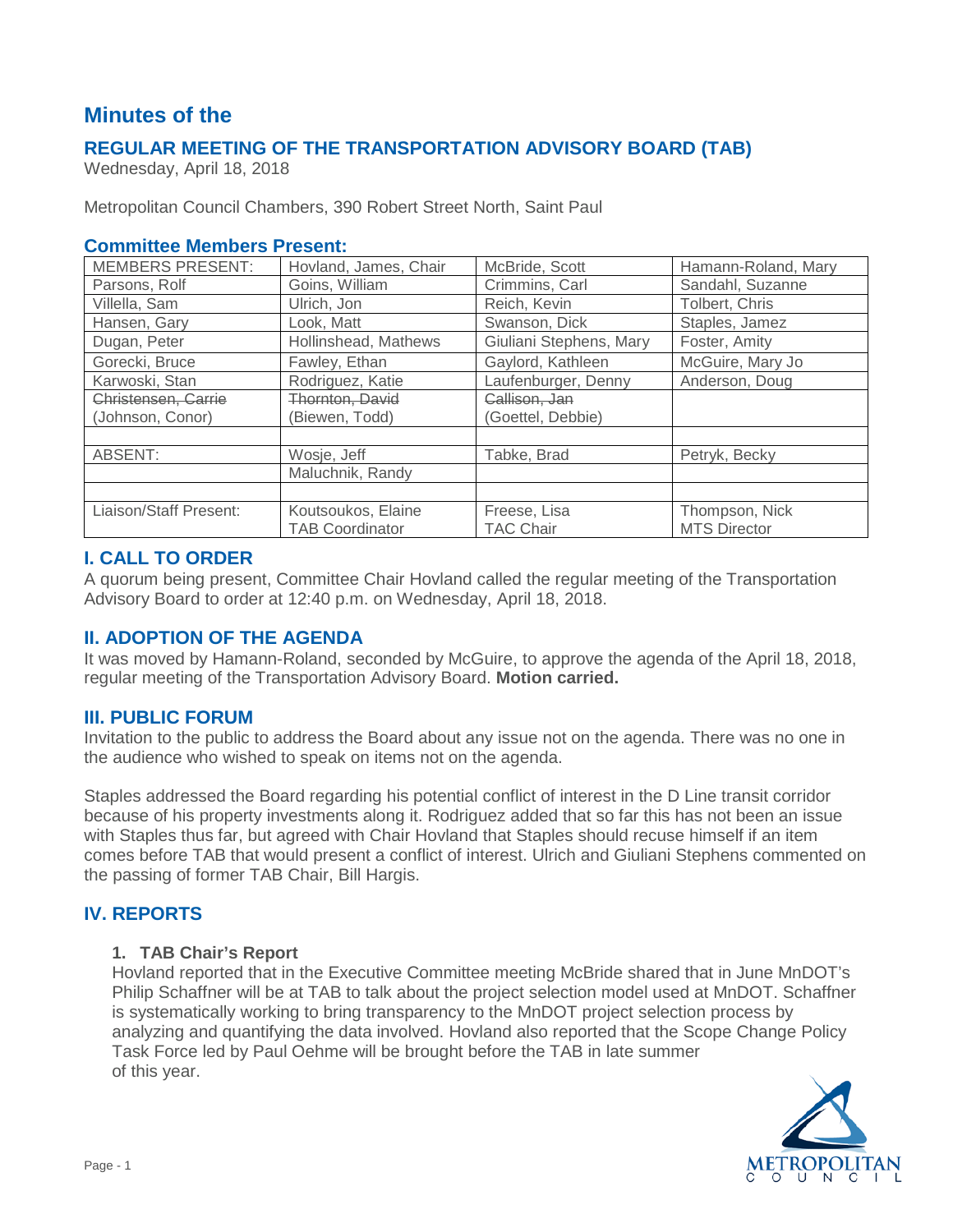# **2. Agency Reports** MnDOT, MPCA, MAC, and Metropolitan Council

#### MnDOT, Scott McBride:

McBride reported that as of the end of February they had already spent 35% more on snow and ice in the metro district than they had the year before, so with March and April's snow their budget will be hit hard. McBride provided an update on the Corridors of Commerce: scoring of projects has been completed, lists have been made, lists are in the Commissioner's office, and soon the lists will be sent to the Governor's office. McGuire asked how often the Minnesota Legislature has followed the MnDOT recommendations for projects. McBride said that this is the first time the Corridors of Commerce has had this criteria with which to rank projects, so there is no history to refer to regarding Legislative recommendations aligning with MnDOT's. Sandahl asked if an explanation of criteria and ranking process is given to the Legislature, McBride answered in the affirmative.

#### MPCA, Todd Biewen on behalf of David Thornton:

Biewen reported that the Volkswagen Settlement Beneficiary Mitigation Plan implementation is starting now that the settlement is final. The changes made as a result of the last round of listening sessions are: an increased amount available for school bus replacement, clarification that third parties may aggregate and apply on behalf of several or many separate entities, and changes to the minimum requirement for electric vehicle charging stations along highway corridors in order to get more stations into phase one. McGuire asked if the Minnesota Legislature has to ratify any of the decisions, Biewen answered that the Legislature does not ratify these decisions.

#### MAC, Carl Crimmins:

Crimmins reported that construction is ongoing, the hotel building is on schedule, and the snow removal budget was maxed out in the middle of March. Chair Hovland asked about Delta phasing out the MD-90s. Crimmins answered that all the MDs will be phased out in the near future since the larger planes are more fuel efficient, have quieter engines, and the additional capacity equates to fewer flights.

#### Metropolitan Council, Katie Rodriguez:

Rodriguez reported that the Metropolitan Council received a national achievement award for planning. Rodriguez shared that in the last few years the Metropolitan Council has received national awards for its transit system, its wastewater system, and now for planning. Rodriguez stated that Chair Tchourumoff has announced the membership for the Gold Line Corridor Management Committee, she added that Karwoski is on the committee. Karwoski said that the Gateway Corridor Commission was renamed to the Gold Line Partners to reflect the many partnerships involved.

### **3. Technical Advisory Committee Meeting Report**

Freese reported that she had nothing to add other than the items on the TAB agenda today.

# **V. CONSENT ITEMS**

#### **1. Approval of Minutes from March 21, 2018**

It was moved by Anderson, seconded by Reich, to approve the minutes of the March 21, 2018, regular meeting of the Transportation Advisory Board. **Motion carried.**

# **VI. ACTION ITEMS**

**1. 2018-24 Release Draft TPP for Public Comment**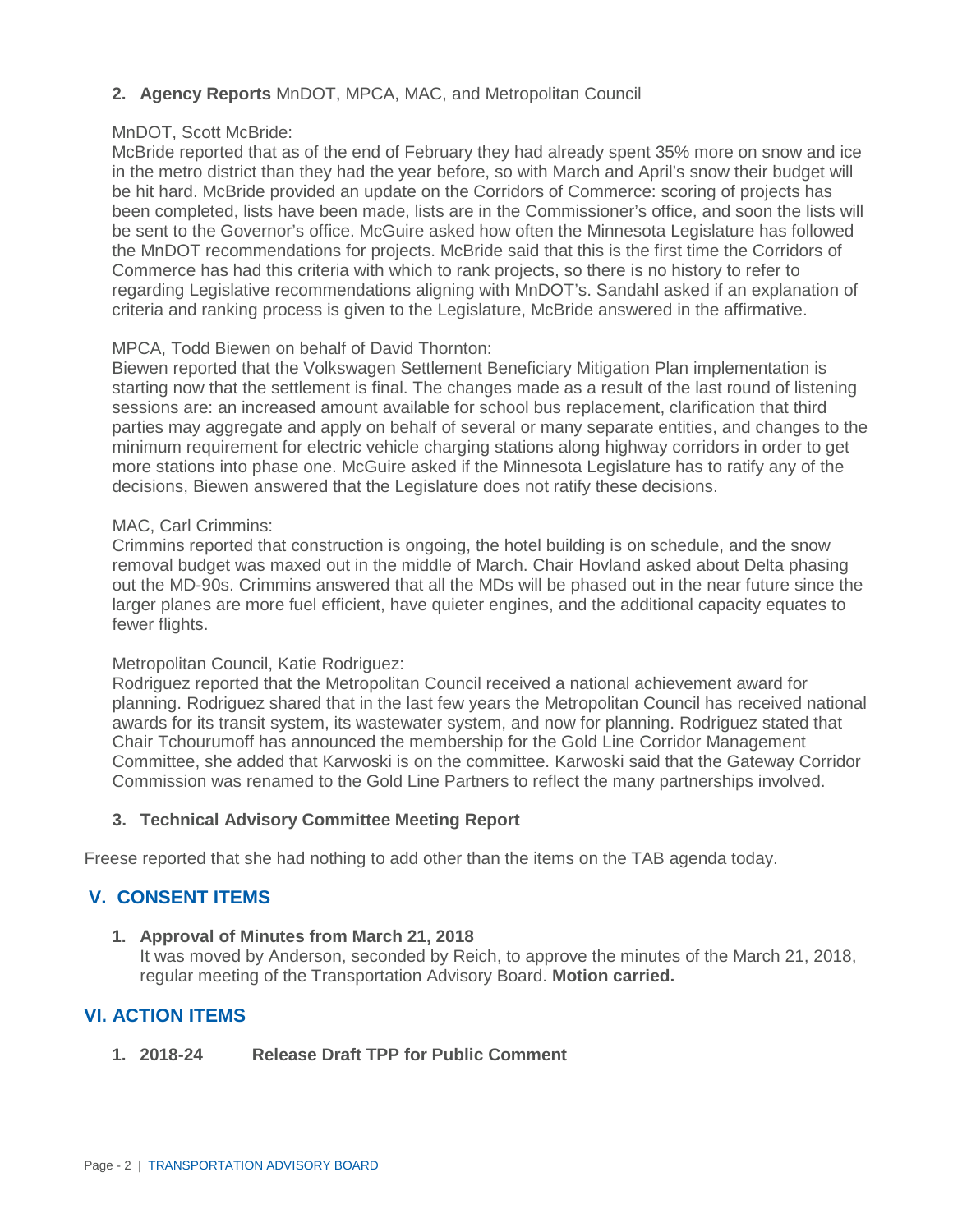TAC Chair Lisa Freese and Metropolitan Transportation Services Planning & Finance Deputy Director Amy Vennewitz presented this item. Goins said that the TAB Executive Committee discussed the map and clarified layout, and brought up the responsibility and opportunity to educate the public on the long-term importance for the movement of both commuters and commerce for the area.

It was moved by Hamann-Roland, seconded by Crimmins, that:

The Transportation Advisory Board recommend that the Metropolitan Council release the draft update of the 2040 Transportation Policy Plan for public review and comment. **Motion carried.**

### **2. 2018-28 Streamlined TIP Amendment: 5310, MnDOT**

TAC Chair Lisa Freese presented this item. There were no questions or comments from TAB members.

It was moved by Ulrich, seconded by Parsons, that:

The Transportation Advisory Board recommend adoption of an amendment into the 2018-2021 TIP to include funding for three "Enhanced Mobility for Seniors and Persons with Disabilities" projects. **Motion carried.**

# **3. 2018-29 Streamlined TIP Amendment: Railroad Signal Equipment, MnDOT**

TAC Chair Lisa Freese presented this item. McGuire asked if there would be more incentive for saving if the money saved stayed in a geographic area versus being redistributed. Freese answered that the money is often administered by MnDOT, not a regional program. Chair Hovland commented that federal money going directly to MnDOT still requires a TIP amendment.

It was moved by Hansen, seconded by Anderson, that:

The Transportation Advisory Board adopt an amendment into the 2018-2021 TIP to add two railroad crossing signal replacement projects. **Motion carried.**

### **4. 2018-30 Streamlined TIP Amendment: Traffic Management System, MnDOT**

TAC Chair Lisa Freese presented this item. There were no questions or comments from TAB members.

It was moved by Look, seconded by Hamann-Roland, that:

The Transportation Advisory Board adopt the amendment into the 2018-2021 TIP to add a MnDOT traffic management project (SP # 8825-658). **Motion carried.**

### **5. 2018-27 TIP Amendment: Safety Performance Measure Language**

TAC Chair Lisa Freese and Metropolitan Transportation Services Senior Planner David Burns presented this item. There were no questions or comments from TAB members.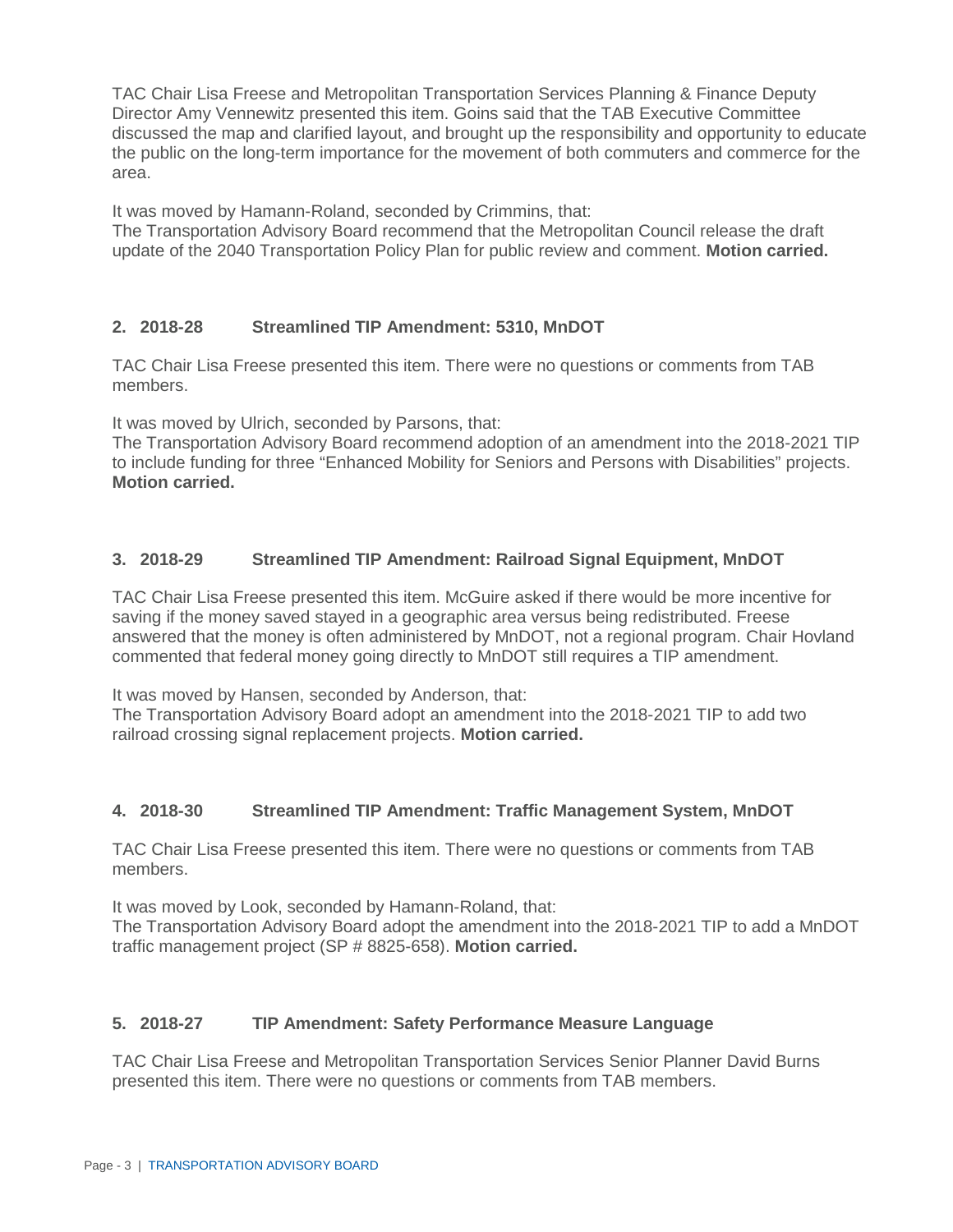It was moved by Rodriguez, seconded by Hamann-Roland, that:

The Transportation Advisory Board approve an amendment to the 2018-2021 Transportation Improvement Program (TIP) to incorporate safety performance measure language inclusive of a statement that the long-term goal is zero deaths and that the targets represent a reduction relative to existing safety data. **Motion carried.**

### **6. 2018-25 Scope Change: Expo Area Safe Routes to School, St. Paul**

TAC Chair Lisa Freese presented this item. Tolbert suggested an amendment to this motion to include language to maintain the federal funding award at 80% since it has not gone out to bid yet and this is in line with other scope changes approved. Giuliani Stephens asked for clarification on the calculation. TAB Coordinator Elaine Koutsoukos said that similar to the next action item (2018- 26) a new cost estimate has been given; if the project comes under budget the money will come back. McGuire asked why TAC treated the two items differently. Freese answered that this action item came before the question was raised by 2018-26. Rodriguez expressed concern about projects keeping extra money when coming for a scope change when another project without a scope change doesn't get the same benefit and must fund additional costs from higher bids.

It was moved by Tolbert, seconded by McGuire, that:

The Transportation Advisory Board approve the scope change request to eliminate some of the sidewalks from the City of St. Paul's Expo Area Schools Safe Routes to School project (SP # 164- 591-002) and maintain the federal funding award at 80% but not to exceed the original federal award of \$498,400. **Motion carried.**

# **7. 2018-26 Scope Change: TH 212, HSIP, MnDOT**

TAC Chair Lisa Freese presented this item. There were no questions or comments from TAB members.

It was moved by McBride, seconded by Reich that:

The Transportation Advisory Board approve a scope change request for MnDOT's TH 212 Reduced Conflict Intersection project (SP # 1013-90S) to replace the reduced conflict intersection at CSAH 36 with other safety and access solutions and to provide federal funding at 90%, but not to exceed the original federal award of \$972,000. **Motion carried.**

# **VII. INFORMATION AND DISCUSSION ITEMS**

### **1. Highway Safety Improvement Program (HSIP)**

Metropolitan Transportation Services Highway Planning & TAB/TAC Process Manger Steve Peterson and MnDOT North Metro Traffic Engineer Gayle Gedstad presented this item. Chair Hovland asked when the applications open, and if a notice will be sent out to the governmental bodies that may apply. Gedstad answered that the applications will open on June 1, 2018 and that a notice will be sent out. McGuire asked if the criteria for getting the money is based solely on crash data and if there a geographic balance to it. Gedstad said that 70% of the funding goes to reactive projects (which means a crash has already happened), and 30% of the funding goes to proactive projects. Proactive funding is an engineering judgement category versus the benefit-cost ratio assessment that is used to determine reactive funding. TAB Coordinator Elaine Koutsoukos said that the application is attached for TAB members to read through. McGuire asked how the